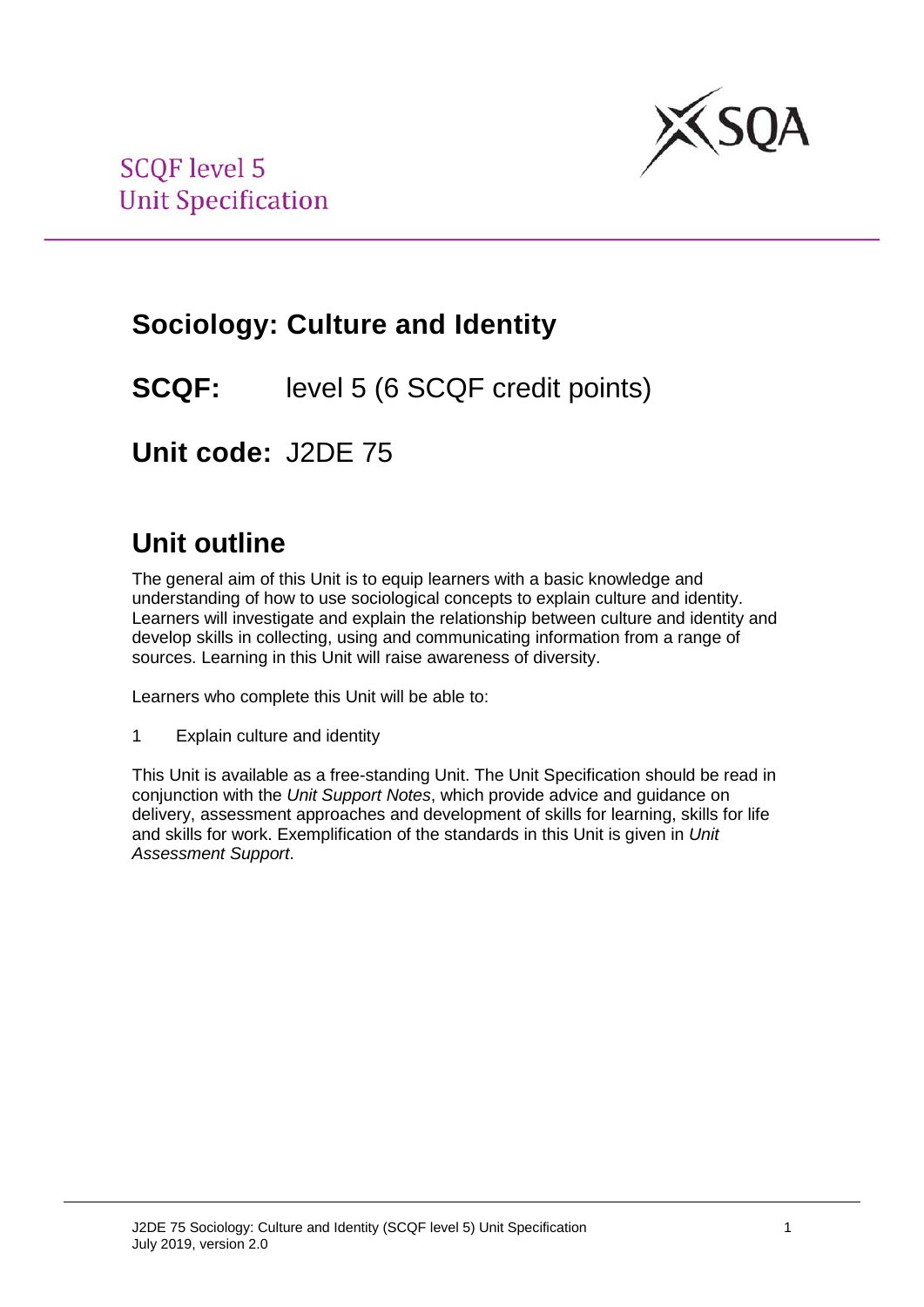### **Recommended entry**

Entry to this Unit is at the discretion of the centre. However, learners would normally be expected to have attained the skills, knowledge and understanding required by one or more of the following or equivalent qualifications and/or experience:

- ♦ National 4 People and Society Course or relevant component Units
- ♦ National 4 Modern Studies Course or relevant component Units

### **Equality and inclusion**

This Unit Specification has been designed to ensure that there are no unnecessary barriers to learning or assessment. The individual needs of learners should be taken into account when planning learning experiences, selecting assessment methods or considering alternative evidence. For further information, please refer to the *Unit Support Notes.*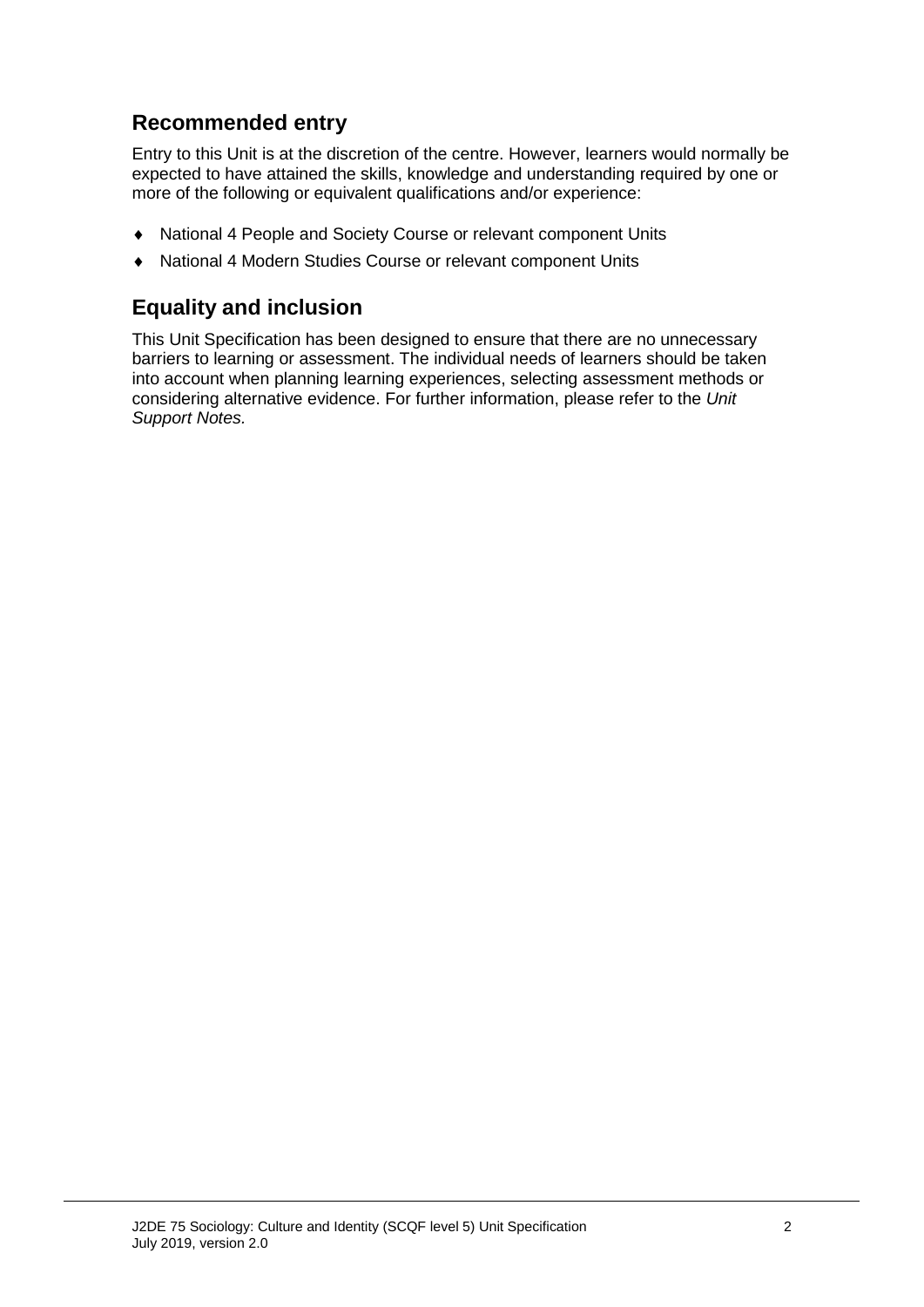# **Standards**

## **Outcomes and Assessment Standards**

### **Outcome 1**

The learner will:

### **1 Explain culture and identity by**

- 1.1 Describing the concepts of culture, sub-culture, identity and diversity<br>1.2 Explaining the process of socialisation
- 1.2 Explaining the process of socialisation<br>1.3 Using information from a range of sour
- Using information from a range of sources to investigate the relationship between socialisation and identity
- 1.4 Giving an explanation of culture and identity that reflects awareness of diversity

## **Evidence Requirements for the Unit**

Assessors should use their professional judgement, subject knowledge and experience, and understanding of their learners, to determine the most appropriate ways to generate evidence and the conditions and contexts in which they are used.

Sources of information may be sociological or non-sociological.

Exemplification of assessment is provided in *Unit Assessment Support*. Advice and guidance on possible approaches to assessment is provided in the *Unit Support Notes*.

## **Assessment standard thresholds**

If a candidate successfully meets the requirements of the specified number of Assessment Standards they will be judged to have passed the Unit overall and no further re-assessment will be required.

The specific requirements for this Unit is as follows:

♦ For Assessment Standard 1.3, only two sources of information are required.

It should be noted that there will still be the requirement for candidates to be given the opportunity to meet all Assessment Standards. The above threshold has been put in place to reduce the volume of re-assessment where that is required.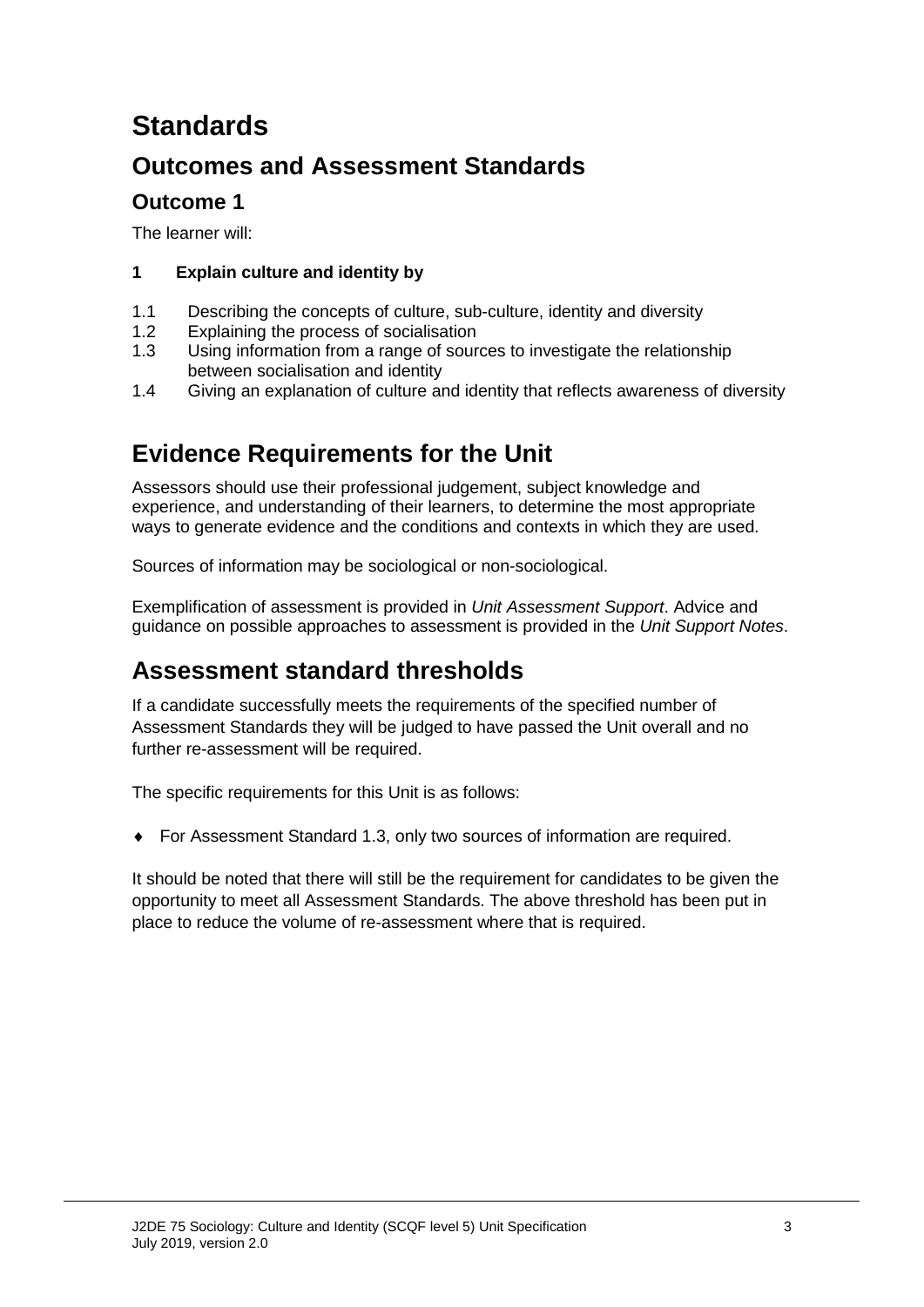# **Development of skills for learning, skills for life and skills for work**

It is expected that learners will develop broad, generic skills through this Unit. The skills that learners will be expected to improve on and develop through the Unit are based on SQA's *Skills Framework: Skills for Learning, Skills for Life and Skills for Work* and are drawn from the main skills areas listed below. These must be built into the Unit where there are appropriate opportunities.

### **1 Literacy**

1.3 Listening and talking

### **3 Health and wellbeing**

- 3.1 Personal learning
- **4 Employability, enterprise and citizenship**
- 4.6 Citizenship

### **5 Thinking skills**

- 5.3 Applying
- 5.4 Analysing and evaluating

Amplification of these is given in SQA's *Skills Framework: Skills for Learning, Skills for Life and Skills for Work.* The level of these skills should be at the same SCQF level as the Unit and be consistent with the SCQF level descriptor. Further information on building in skills for learning, skills for life and skills for work is given in the *Unit Support Notes.*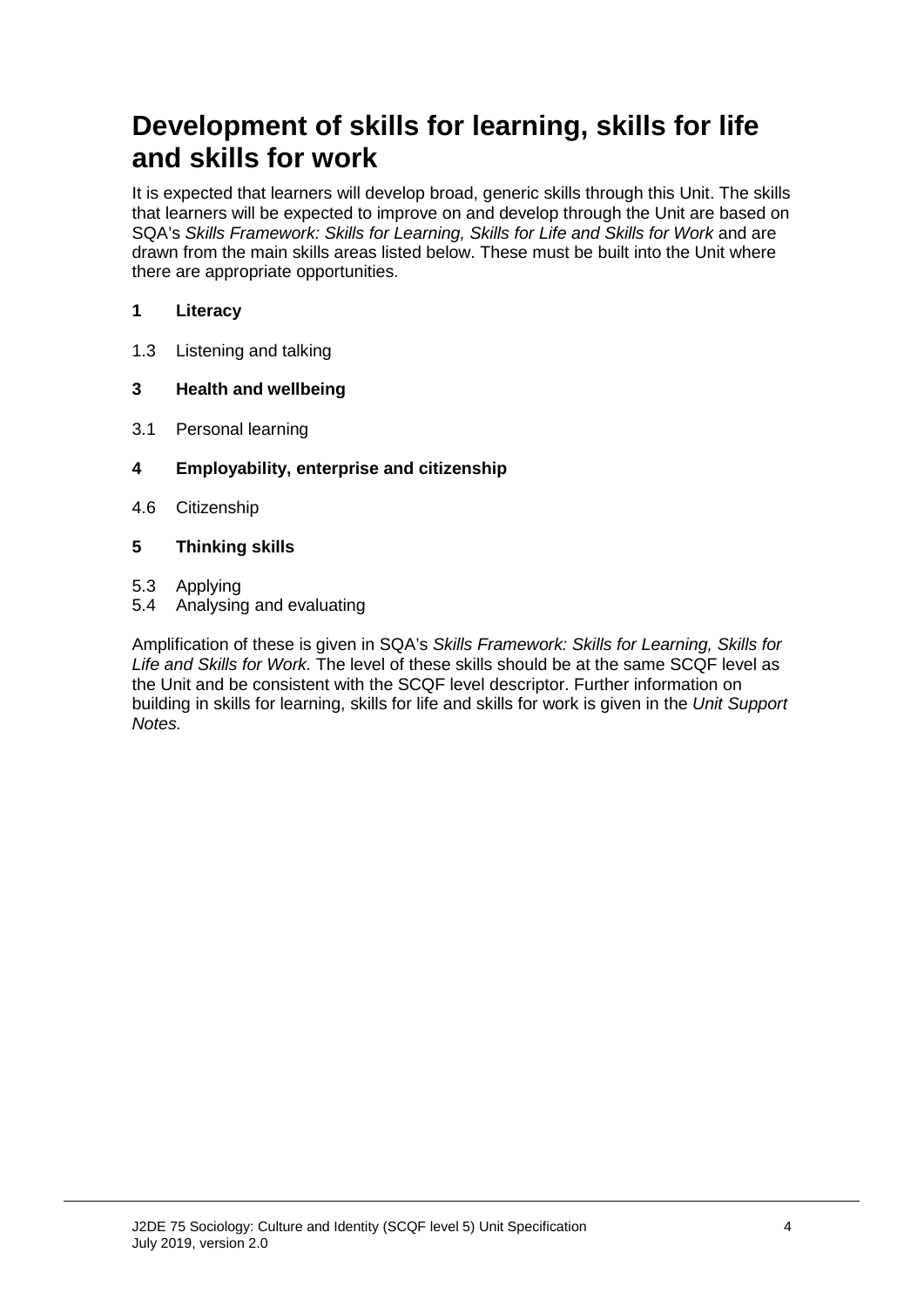# **Appendix: Unit support notes**

## **Introduction**

These support notes are not mandatory. They provide advice and guidance on approaches to delivering and assessing this Unit. They are intended for teachers and lecturers who are delivering this Unit. They should be read in conjunction with:

- ♦ the *Unit Specification*
- ♦ the *Unit Assessment Support packs*

# **Developing skills, knowledge and understanding**

Teachers and lecturers are free to select the skills, knowledge, understanding and contexts which are most appropriate for delivery in their centres.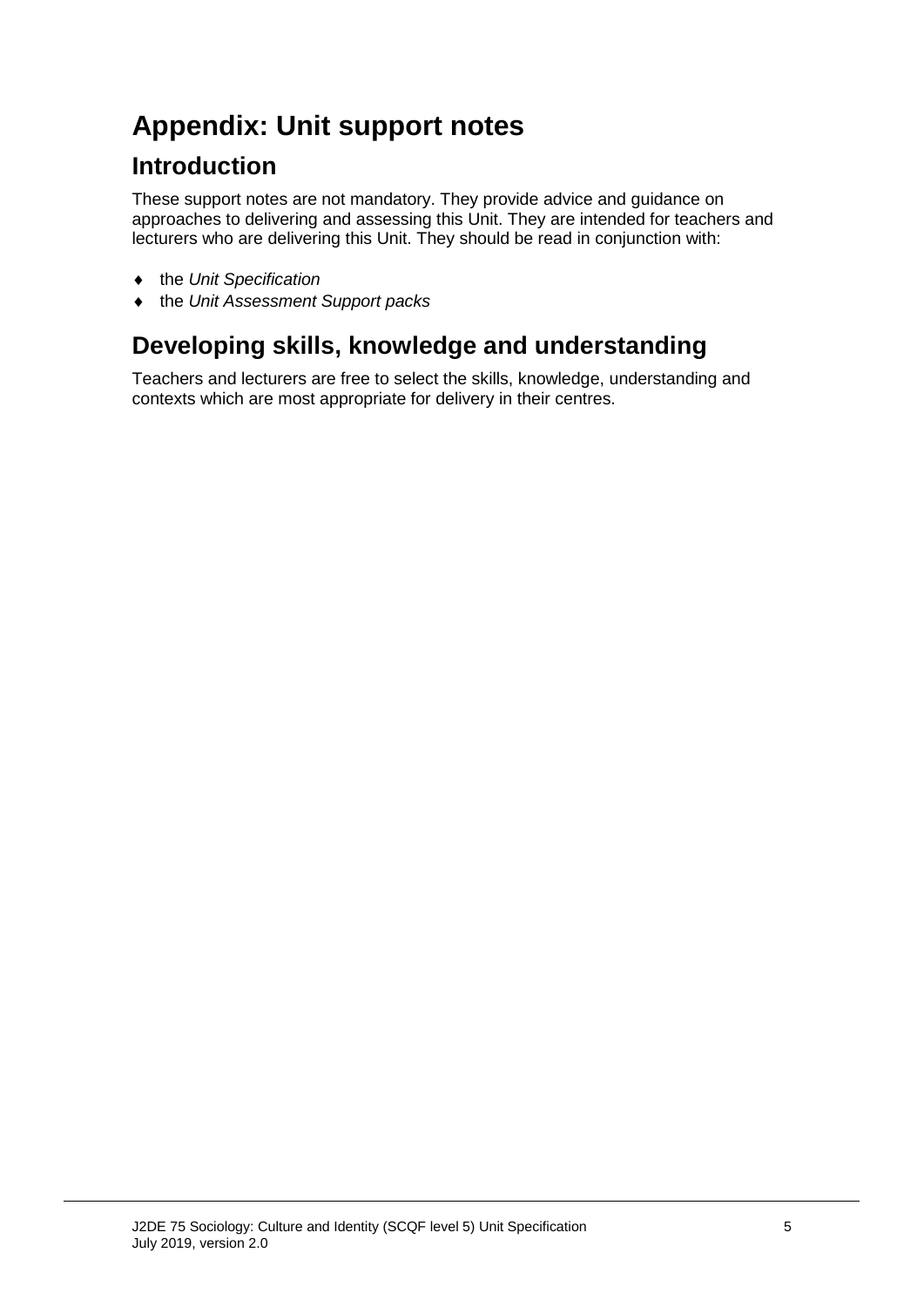# **Approaches to learning, teaching and assessment**

### **Overarching guidance**

A wide variety of learning and teaching approaches can be used to deliver the *Culture and Identity* Unit. The Unit Support Notes provide advice and guidance and some examples of approaches that could be used.

At all times, teachers/lecturers should provide opportunities for personalisation and choice to ensure that learning is relevant and motivating. Learning should build on, and be sensitive towards, learners' life experiences. Approaches to learning and teaching should provide varied opportunities for learners to reflect on and at times question some of their commonly-held beliefs. This could be challenging and rewarding for learners as well as teachers/lecturers.

The Outcome and Assessment Standards state minimum requirements. However, it is expected that teaching will normally cover a wider range than the minimum required to pass the Unit assessment.

A single outcome should allow for a degree of personalisation and opportunities for integration with the other mandatory Units

### **Sequencing and timing**

The *Culture and Identity* Unit consists of one Outcome, which can be delivered and assessed in a variety of ways to promote personalisation and choice. The sequencing and timing of the mandatory content is less significant than the actual knowledge and understanding of the sociological concepts and the investigative and presentation skills that the learner will develop.

A holistic approach to learning and teaching would be appropriate. Opportunities to motivate learners to understand complex or sensitive social issues linked to culture and identity may be more easily understood by learners if topics or themes of contemporary relevance are identified and investigated by them.

### **Possible approaches to learning and teaching**

A rich and supportive learning environment should be provided to enable a learner to achieve the best they can. This could include approaches covering:

- ♦ Development of investigating skills which with involve collecting information from a range of sources
- ♦ Development of strategies relating to planning and presenting information
- ♦ Encouraging learners to reflect on and explain their experiences or ideas
- ♦ Discussion around new concepts and how they can be understood and applied
- ♦ Collaborative and independent learning
- ♦ Using technology where appropriate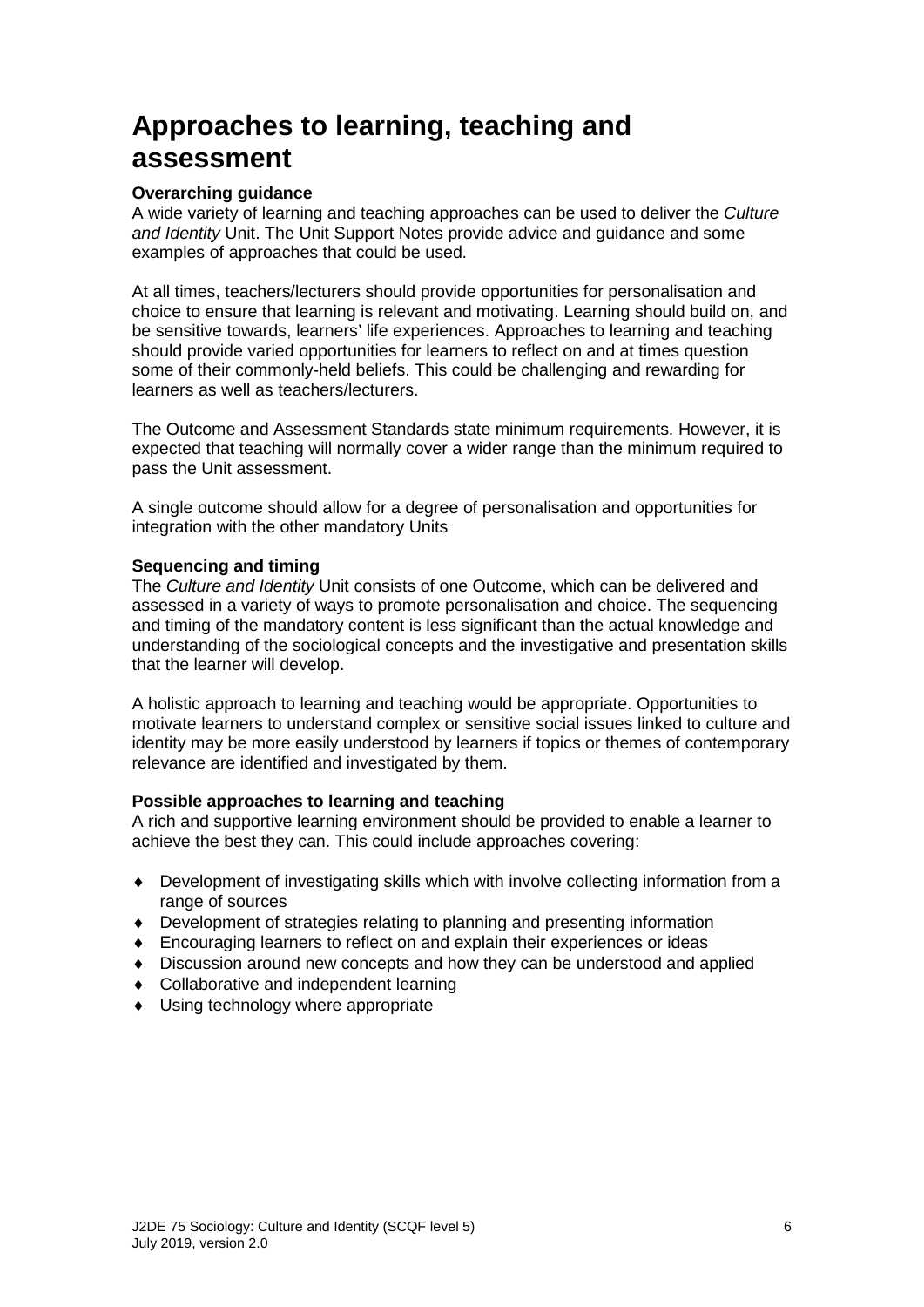### **Examples of learning and teaching contexts and opportunities**

### **Explain culture and identity**

#### **Possible discussion and activities:**

Reflection and discussion of learner's own socialisation experiences (norms, values, customs); sense of own identity; social identities linked to gender, age, disability, ethnicity, nationality, sexuality and social class; links to wider aspects of culture – popular culture, youth culture, high culture; widening cultural awareness and discussion through a range of stimulus material eg TV documentaries or sociological studies that provide examples of cultures and subcultures or discussions of ideas to introduce ideas around concepts; for example diversity, ethnicity or ethnocentrism.

Learners could work collaboratively or independently to investigate, with support, a range of sources when developing their understanding of the relationship between socialisation and identity. Learners could be supported to develop an awareness and appreciation of diversity by taking advantage of any opportunity to highlight the dangers of ethnocentric views throughout the learning and teaching in this unit. This would help learners to develop an awareness and appreciation of diversity when preparing to explain culture and identity.

Learners could work individually or in groups to explain the relationship of identity to gender, age, ethnicity, nationality, disability, sexuality or social class. They could examine any or all of these relationships using a diverse range of sources which could include news items, media articles, TV programmes, case studies or even role play. In collating and investigating evidence it is important that learners are able to make links between the socialisation process and ways in which people develop their identities thought their cultural experiences. Learners could explain culture and identity in any way they choose and present their information in a format which best suits their own skills or the topic being studied. It is important that in developing their explanations of culture and identity learners are encouraged to begin to develop their 'sociological imagination'.

Learners could work in groups to investigate the influence of different agents of socialisation on identity formation. They could present evidence from a range of sources including music or fashion to investigate and illustrate the relationship between socialisation and identity. The concepts of culture, sub-culture and diversity could flow well from this, it is important that teachers/lecturers are actively involved in supporting learners to make links which can help them to develop sociologically informed views that reflect an awareness of diversity.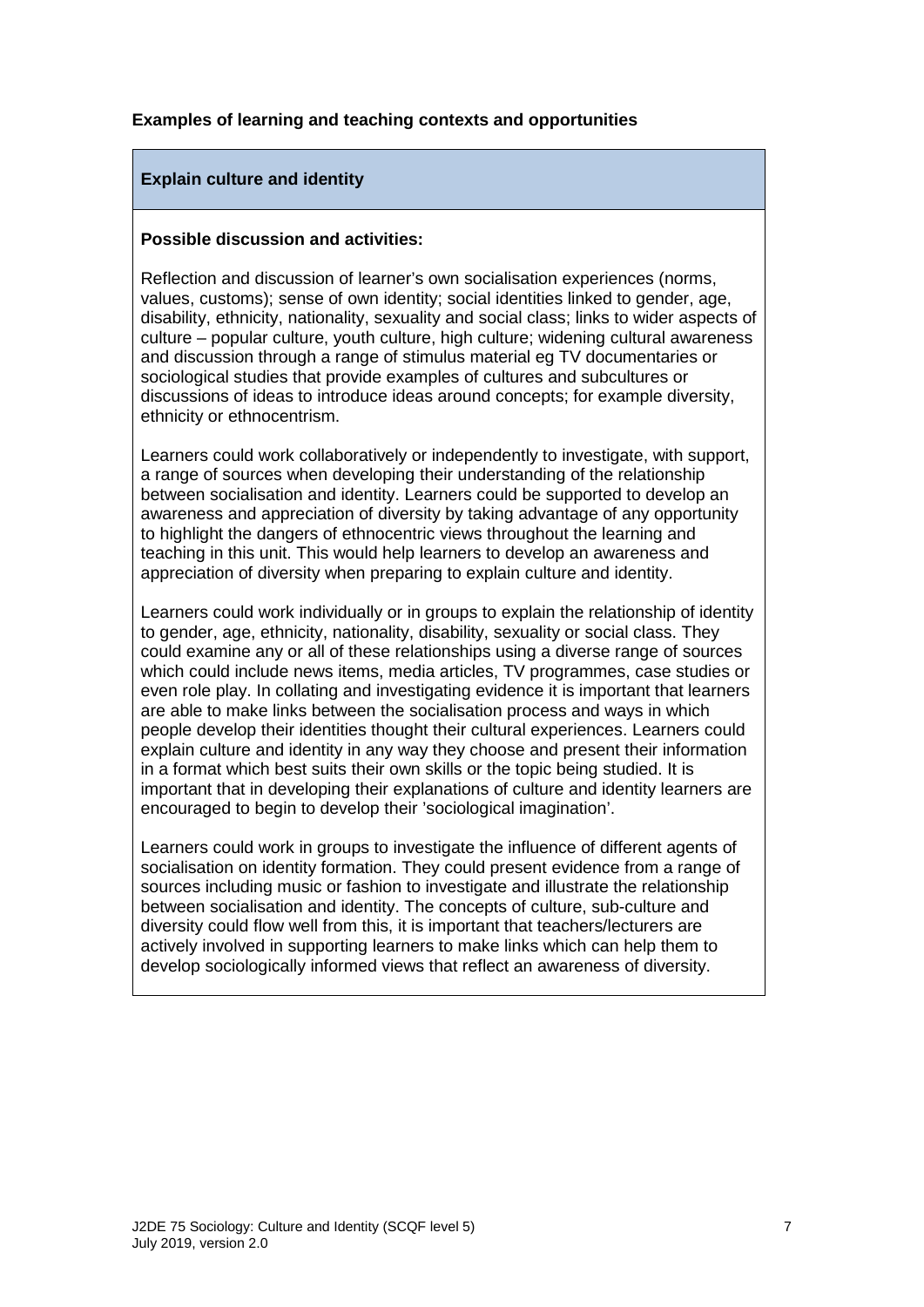#### **Possible approaches to assessment and generating evidence of progress**

If a centre has delivered the learning and teaching of the Unit in a holistic, integrated fashion, the assessment approach could also be holistic. A holistic approach to assessment will enrich the assessment process for the learner, avoid duplication of assessment, and provide more time for learning and teaching, thereby allowing centres to manage the assessment process more efficiently

Learning, teaching and preparation for assessment of this Unit could focus on the learner demonstrating accurate knowledge and understanding of the basic sociological concepts used to explain culture and identity. Activities could focus on skills which provide evidence of:

- ♦ Describing a range of sociological concepts, including culture, sub-culture, identity and diversity
- ♦ Explaining the processes of primary/secondary socialisation and agents of socialisation
- ♦ Understanding relationships between identity formation and experiences of the socialisation process. Activities focusing on this aspect of the Unit should support awareness of diversity and challenge stereotypes.

It would normally be expected that considerable learning and teaching will have taken place prior to the assessment evidence being collected. Learners should have successfully completed tasks and exercises of a similar demand to those in the assessment. In other words the assessor must be confident that the learner is ready for and can achieve the assessment.

If the unit assessment is designed as an evidence portfolio or a project, it is recommended that all evidence generated by the learner over a period of time is kept together in a secure place. With this approach there could be opportunities to collect and store evidence electronically thereby opening up more opportunities to develop ICT skills.

### **Combining assessment within Units**

There is one outcome in this Unit. This is designed to promote a holistic, integrated learning experience. Ideally the assessment approach should also be holistic. A holistic approach to assessment will enrich the assessment process for the learner, avoid duplication of assessment and provide more time for learning and teaching, thereby allowing centres to manage the assessment process more efficiently. This approach may also allow time for learners to be supported more effectively in terms of personalisation and choice.

Assessment could be combined in this Unit by holistically assessing all the Outcomes of the Unit in a single assessment. When assessment within the Unit is holistic, teachers and lecturers should take particular care to track the evidence for each individual Outcome.

For information on assessment and reassessment, please refer to **SQA's Guide to** [Assessment,](https://www.sqa.org.uk/files_ccc/Guide_To_Assessment.pdf) available on the SQA website.